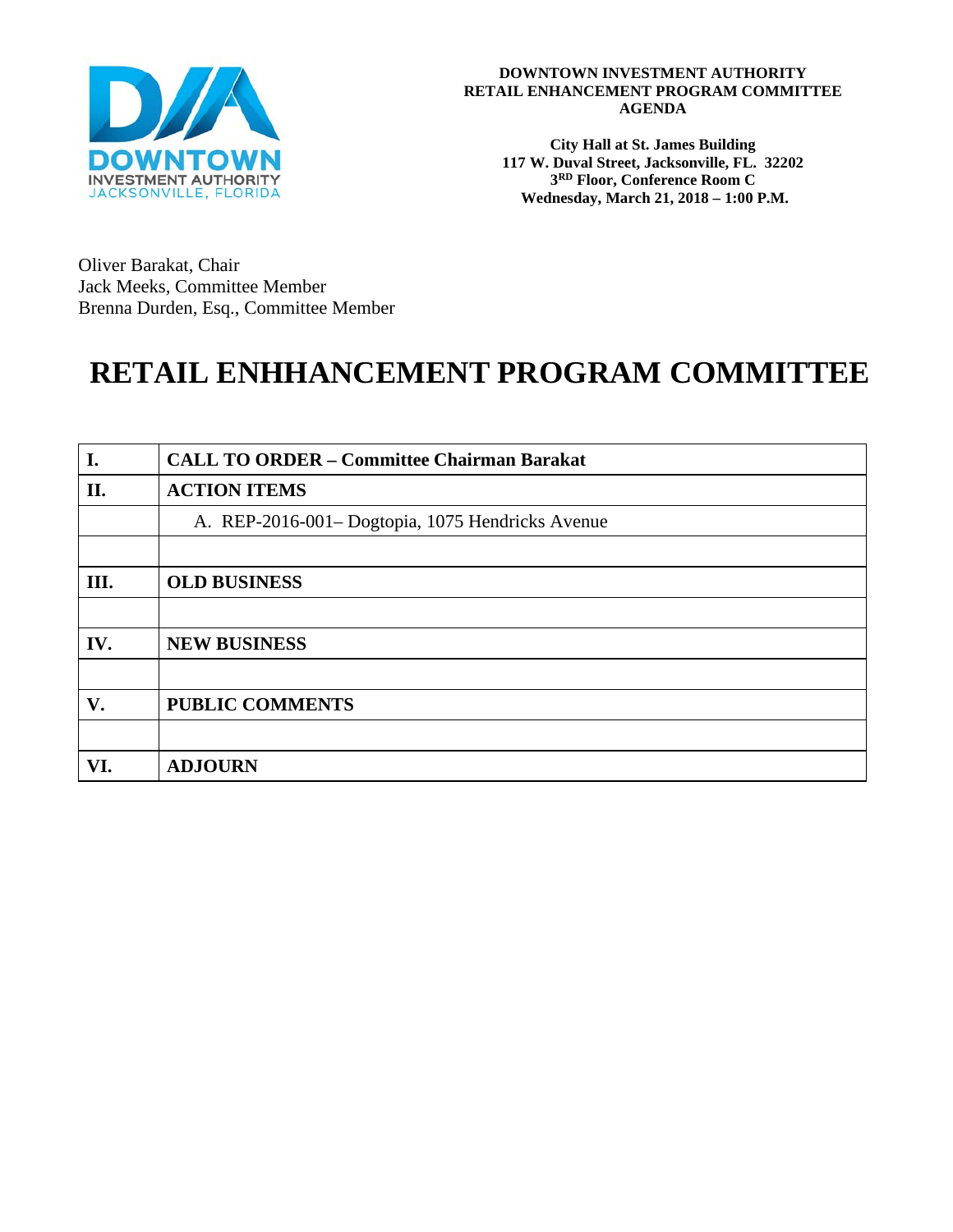

**Downtown Investment Authority Retail Enhancement Program Committee City Hall at St. James 117 West Duval St., 3rd Floor, Conf Rm C**  *Wednesday, March 21, 2018 – 1:00 p.m.*

# *REP Committee Minutes*

| <b>Board Members Present:</b>     | Oliver Barakat, DIA Chair, Board Member Brenna<br>Durden and Jack Meeks |
|-----------------------------------|-------------------------------------------------------------------------|
| <b>DIA Staff Present:</b>         | Tom Daly, Jim Klement, and Jackie Mott                                  |
| <b>Office of General Counsel:</b> | <b>Not Present</b>                                                      |
| <b>Office of the Mayor:</b>       | <b>None</b>                                                             |
| <b>Next meeting:</b>              | TBD                                                                     |

# **I. Call to Order – Committee Chairman Barakat**

A quorum was confirmed and REP Committee Chairman Barakat called the Retail Enhancement Committee meeting to order at approximately 1:00 p.m.

## **II. Action Items**

# **A. REP APPLICATION 2016-001- Dogtopia**

Jim Klement provided an overview of application REP 2018-001, Dogtopia, located at 1075 Hendricks Avenue, Jacksonville, FL. 32207, Owners: Ali and Addie Kasraeian.

REP Application 2016-004: specifics are identified below:

| <b>Project asks and Amount:</b> | \$78,000  |
|---------------------------------|-----------|
| <b>Total Project Costs:</b>     | \$981,872 |
| <b>Landlord Funded:</b>         | \$139,200 |

A handout of the Staff Report, Evaluation Criteria and Application were provided in the meeting packet.

Addie and Ali Kasraeian, applicants were present. They constantly reside in the Peninsular and shared concerns from the community of where they would bring their dog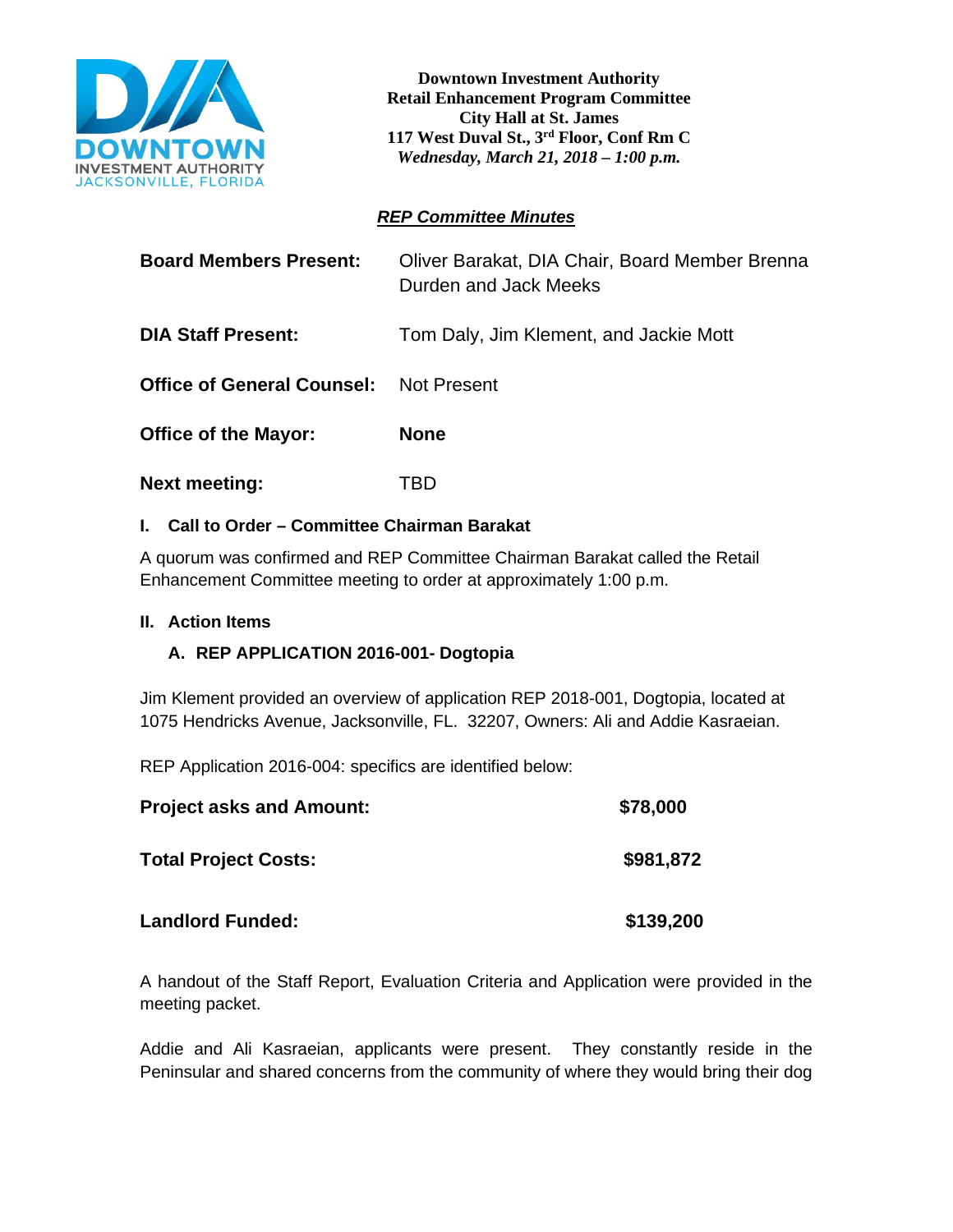REP Committee MINUTES March 21, 2018 Page 2 of 3

when traveling. The idea stemmed from Dogtopia and wanted to have a location in the downtown area.

Jim Klement stated that the project came before the DDRB.

Start here……..

**A MOTION WAS MADE BY BOARD MEMBER DURDEN AND SECONDED BY BOARD MEMBER BARAKAT TO RECOMMEND APPROVAL FOR THE MODIFICATION OF REP #2016-004 REVISED AMENDMENT REQUEST INCREASING THE FORGIVABLE LOAN AMOUNT OF \$32,000.006.47; SUBJECT TO:** 

- **1. Applicant to obtain appropriate permits within 6 months of final program document approval and executed agreements with DIA**
- **2. Applicant to have all work completed within a 6 month period from final program document approval and executed agreements with DIA**
- **3. Applicant may receive up to a 6 month period extension to comply with final program document approval and DIA executed agreements**
- **4. The forgivable loan will be secured by a personal guarantee of the applicant in the event of a default under the program or funding agreement.**

#### **THE MOTION PASSED UNANIMOUSLY 2-0-0.**

Mr. Honeycutt mentioned if could tap into same waterline that Cowford had to tap into mainline for sprinklers. JEA would be the most expensive cost of installing the sprinkler system.

Jim Klement will inquire with staff.

Committee Chairman Barakat suggested an update to understand if JEA is at the table. Mr. Barakat inquired about parking issues. The applicants stated that most of their client's park in the surface parking lot owned by LAZ

Committee Chairman Barakat pointed out with all of the mechanized parking systems; you would think it would not cost too much to have one floor open on a Friday or Saturday night for Cowford, 1904 Music Hall and Bold City.

Board Member Durden is an advocate of shared parking or open access and considered a report brought by staff. Jim Klement suggested a brief discussion to the full board.